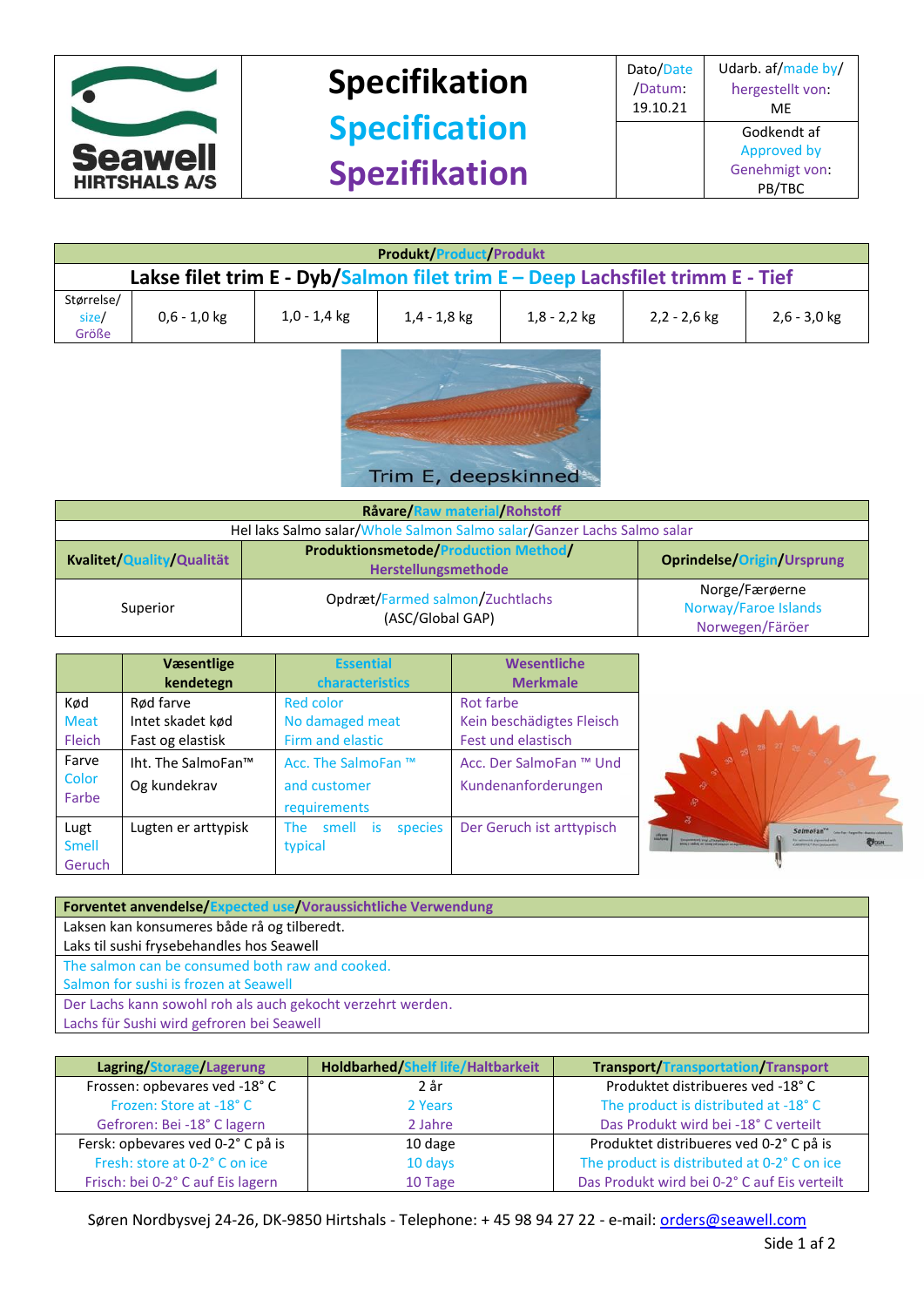

## **Specifikation Specification Spezifikation**

| Dato/Date | Udarb. af/made by/ |
|-----------|--------------------|
| /Datum:   | hergestellt von:   |
| 19.10.21  | MF                 |
|           | Godkendt af        |
|           | Approved by        |
|           | Genehmigt von:     |
|           | ΓВC                |



## TRIM E

1) Backbone off<br>2) Bellybone off 3) Backfin off 4) Collarbone off

5) Belly fat off

6) Belly fins off

- 7) Pin bone out 8) Back trimmed 9) Tailpiece off
- 10) Belly membrane off 11) Nape trimmed
- 12) Skin off

| <b>Emballage/Packaging/Verpackung</b>                          |             |                                              |
|----------------------------------------------------------------|-------------|----------------------------------------------|
| Polykasser med blå ark/pose og is                              | Yder/Inder  | Til fersk forsendelse                        |
| Polycases with blue sheet/bag and ice                          | Outer/Inner | For fresh shipping                           |
| Polykästen mit blauen Blättern/Tüte und Eis                    | Außen/Innen | Für frischen Versand                         |
| Pap kasser med blå ark/pose                                    | Yder/Inder  | Til frost forsendelse - interleaved          |
| Cardboard boxes with blue sheet/bag                            | Outer/Inner | For frozen shipping - Interleaved            |
| Kartons mit blauen Blättern/Tüte                               | Außen/Innen | Für den Frostversand - Interleaved verpackt  |
| Polykasser + is/Papkasser med blå plast/evt. guldplade         | Yder/Inder  | Til fersk/frossen forsendelse Vakuum-pakning |
| Polycases + ice/Cardboard, blue plastic/possibly gold board    | Outer/Inner | For fresh and frozen shipping Vacuumpackage  |
| Polykästen + Eis/Kartons mit Kunststoff/vielleicht Gold-Platte | Außen/Innen | Für frischen und gefrorenen Versand          |
|                                                                |             | Vakuumverpackung                             |

| <b>GMO-erklæring</b> | Produktet indeholder ikke genetisk modificeret organismer (GMO) eller består af organismer, som<br>er produceret af GMO           |
|----------------------|-----------------------------------------------------------------------------------------------------------------------------------|
| <b>GMO Statement</b> | The product does not contain genetically modified organisms (GMOs) or consists of organisms<br>produced by GMOs                   |
| <b>GVO-Erklärung</b> | Das Produkt enthält keine gentechnisch veränderten Organismen (GVO) oder besteht aus<br>Organismen, die von GVO produziert werden |
| Allergener           | <b>Fisk</b> (Laks)                                                                                                                |
| <b>Allergens</b>     | <b>Fish (Salmon)</b>                                                                                                              |
| <b>Allergenen</b>    | <b>Fisch (Lachs)</b>                                                                                                              |

| Mikrobiologi/Microbiology/Mikrobiologie |                     |  |
|-----------------------------------------|---------------------|--|
| <b>Totalkim</b>                         | $<$ 1.000.000 cfu/g |  |
| <b>TVC</b>                              | $<$ 1.000.000 cfu/g |  |
| Gesamtkeimzahl                          | $<$ 1.000.000 KbE/g |  |
|                                         | $<$ 10 cfu/g        |  |
| Enterococcus                            | $<$ 10 cfu/g        |  |
|                                         | $<$ 10 KbE/G        |  |
|                                         | $<$ 10 cfu/g        |  |
| Escherichia coli                        | $<$ 10 cfu/g        |  |
|                                         | $<$ 10 KbE/G        |  |
|                                         | Negativ i 25 g      |  |
| Listeria monocytogenes                  | Negative in 25 g    |  |

Søren Nordbysvej 24-26, DK-9850 Hirtshals - Telephone: + 45 98 94 27 22 - e-mail[: orders@seawell.com](mailto:orders@seawell.com)